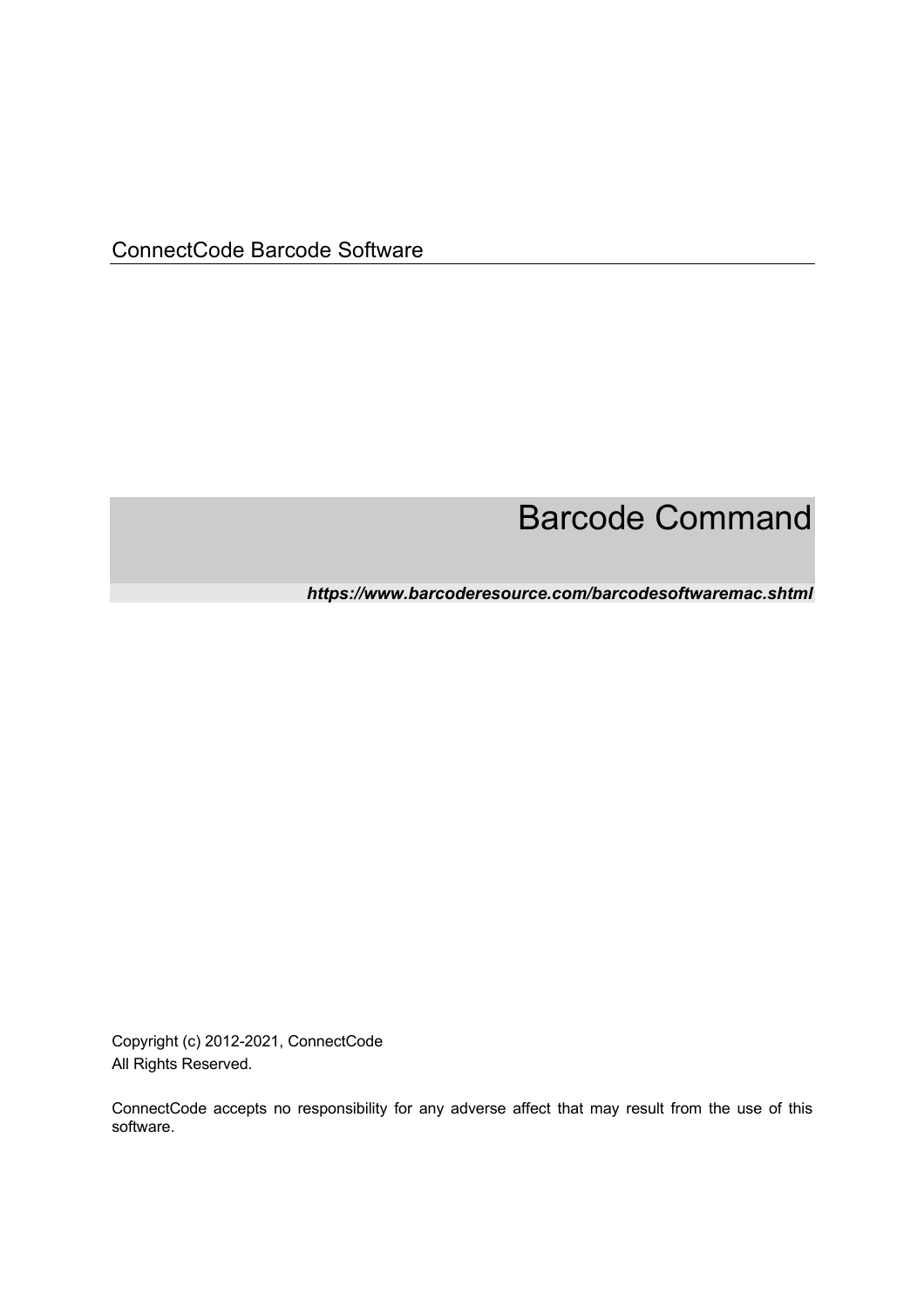## **Table of Contents**

| $\mathbf{1}$ . |     |        |                                                                   |  |
|----------------|-----|--------|-------------------------------------------------------------------|--|
|                | 1.1 |        |                                                                   |  |
|                | 1.2 |        |                                                                   |  |
|                | 1.3 |        | An overview on the use of Barcode Command to create a barcode 1-2 |  |
|                | 1.4 |        |                                                                   |  |
|                |     | 1.4.1  |                                                                   |  |
|                |     | 1.4.2  |                                                                   |  |
|                |     | 143    |                                                                   |  |
|                |     | 1.4.4  |                                                                   |  |
|                |     | 1.4.5  |                                                                   |  |
|                |     | 1.4.6  |                                                                   |  |
|                |     | 147    |                                                                   |  |
|                |     | 1.4.8  |                                                                   |  |
|                |     | 1.4.9  |                                                                   |  |
|                |     | 14 10  |                                                                   |  |
|                |     | 1411   |                                                                   |  |
|                |     | 1412   |                                                                   |  |
|                |     | 1413   |                                                                   |  |
|                |     | 1414   |                                                                   |  |
|                |     | 14 15  |                                                                   |  |
|                |     | 1416   |                                                                   |  |
|                |     | 1417   |                                                                   |  |
|                |     | 1418   | ITF14                                                             |  |
|                |     | 14 19  |                                                                   |  |
|                |     | 1.4.20 |                                                                   |  |
|                |     | 1421   |                                                                   |  |
|                |     |        |                                                                   |  |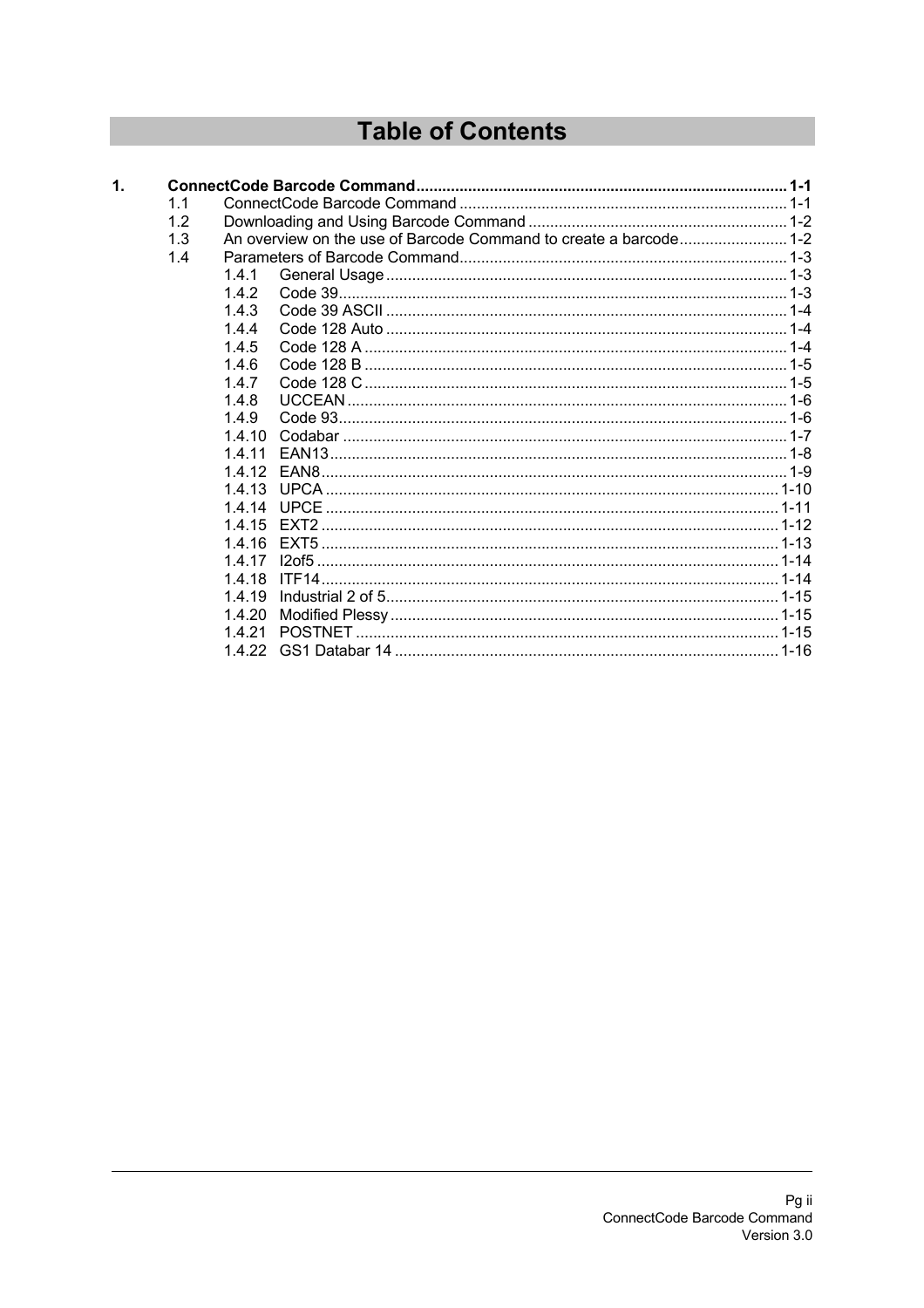## **1. ConnectCode Barcode Command**

## **1.1 ConnectCode Barcode Command**

ConnectCode Barcode Command is a command line utility for macOS that generates barcodes in bulk. This utility validates input data, add the necessary start/stop and check characters, and generates an output string that - when applied with the Open Type Barcode Fonts (available in ConnectCode Barcode Software) - provides you with industrial grade barcodes.



The "command line" nature of Barcode Command enables it to be easily integrated into existing workflow processes. For example, you can use Barcode Command with Apple Scripts to bulkgenerate barcodes for iWork Numbers or with a Bash Shell script to generate barcodes in bulk for a business report.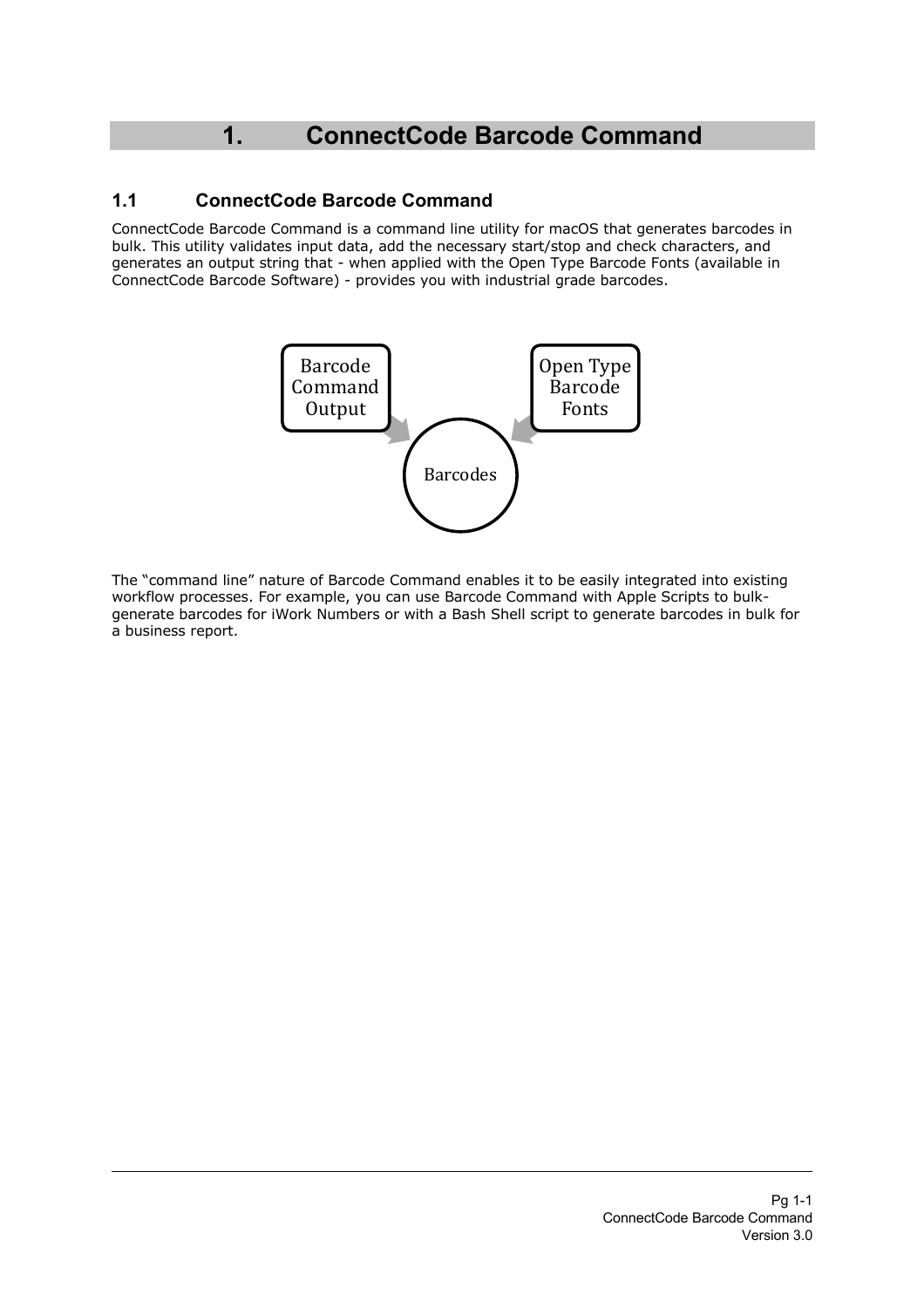## **1.2 Downloading and Using Barcode Command**

ConnectCode Barcode Command is available for download at the following:

https://www.barcoderesource.com/commandlinebarcodemac.shtml

Barcode Command requires the Open Type Barcode Fonts bundled in ConnectCode Barcode Software for Mac to generate barcodes.

#### **Note: Barcode Command (for macOS Sierra onwards) has been DeveloperID signed and Notarized by Apple to give you confidence and assurance on our software.**

Barcode Command can be installed easily by simply unpacking the downloaded package. This command line application can then be launched from the macOS Terminal, as shown below, by entering the command "./BarcodeCommand".

| 000 | Terminal $-$ bash $-66\times20$            |   |
|-----|--------------------------------------------|---|
|     | Last login: Tue May 24 10:22:03 on ttys000 | ₿ |
|     |                                            |   |
|     |                                            |   |
|     |                                            |   |
|     |                                            |   |
|     |                                            |   |
|     |                                            |   |
|     |                                            |   |
|     |                                            |   |
|     |                                            |   |
|     |                                            |   |
|     |                                            |   |
|     |                                            |   |
|     |                                            |   |
|     |                                            |   |
|     |                                            |   |
|     |                                            |   |

## **1.3 An overview on the use of Barcode Command to create a barcode**

The following steps provide an overview of using Barcode Command with the Open Type barcode fonts for creating a barcode.

• Enter the following command in macOS Terminal. The output "\*12345678-\*" returned by Barcode Command is redirected to a file.

./BarcodeCommand Code39 '12345678' 1 > barcodefile.txt

- Open the "barcodefile.txt" file using TextEdit.
- Select and highlight "\*12345678-\*" in the file.
- Go to the menu Format -> Fonts -> Show Fonts.
- Under All Fonts, set the Font family to "CCode39 S3" and the Font size to "24".

A Code 39 barcode that adheres to industry specifications is created. Besides the Code 39 barcode, you can also create barcodes such as Code 128, EAN13, GS1 128, ITF14, I2of5 and many more using Barcode Command.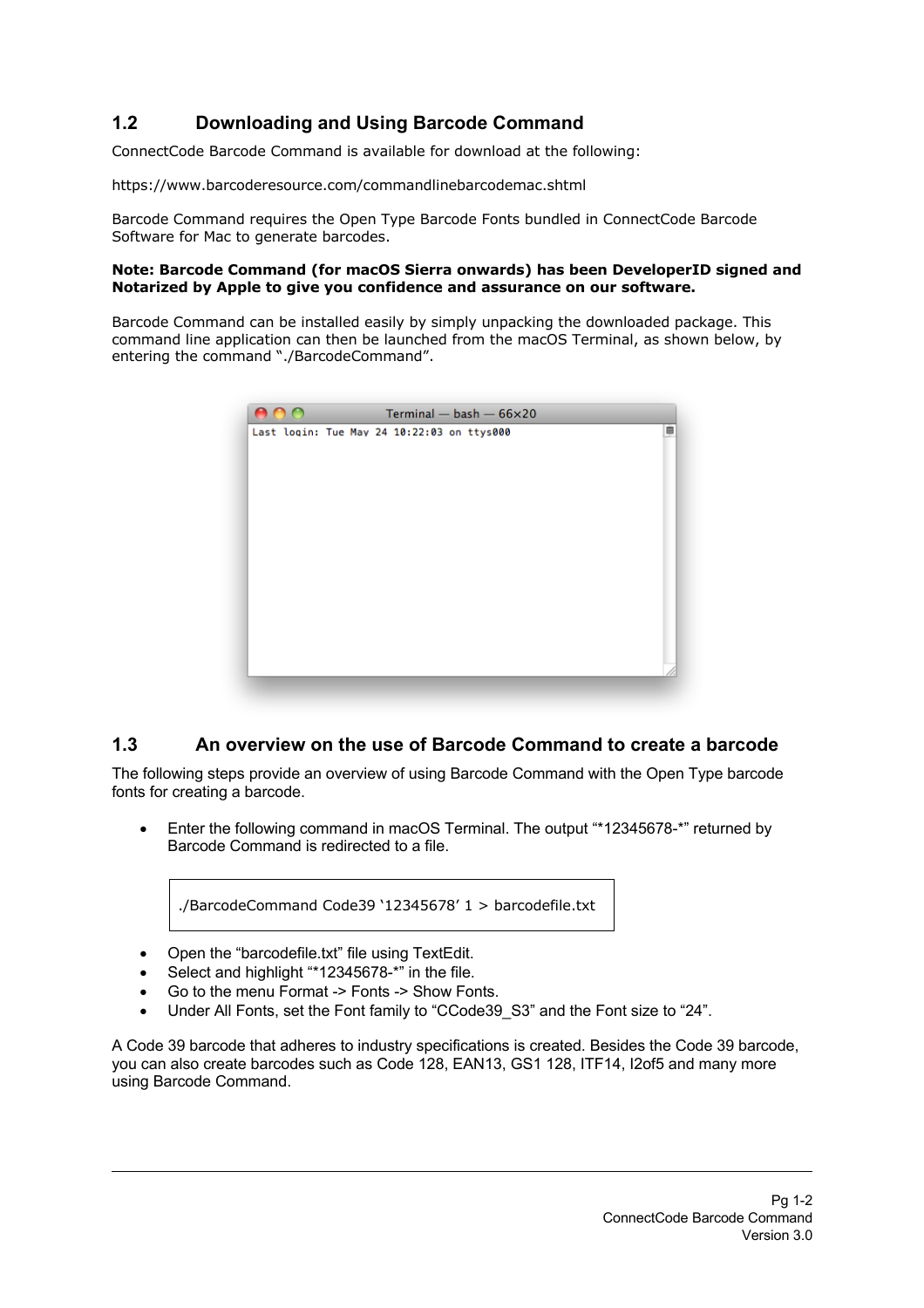## **1.4 Parameters of Barcode Command**

This section focuses on the parameters supported by Barcode Command. The table below illustrates the general pattern of usage. It is common to add "./" before the "BarcodeCommand" to instruct Mac OS Terminal to launch the application from the current directory. When describing the usage of Barcode Command in this section, the "./" is generally not included.

## **1.4.1 General Usage**

BarcodeCommand <BarcodeType> '<BarcodeData>' <BarcodeParameters>

It is important to enclose the barcode data using single quotes as shown above. This is to prevent special characters occurring in the data being interpreted as some UNIX Shell commands.

Different types of barcodes support different types of parameters, which are described in details below.

## **1.4.2 Code 39**

BarcodeCommand Code39 '<BarcodeData>' <CheckDigit: 0 for Off or 1 for On>

An example of creating a Code 39 barcode with a check digit using the data "12345678" is shown below. Note the "./" we described at the start of this section is included in the example below. For the rest of this section, the "./" is assumed in the command entered in the Mac OS Terminal.

./BarcodeCommand Code39 '12345678' 1

#### **1.4.2.1 Fonts**

The Code 39 barcode can use the following fonts:

- CCode39\_S1
- CCode39 S2
- CCode39\_S3
- CCode39\_S4
- CCode39\_S5
- CCode39 S6
- CCode39 S7
- CCode39\_HS3 With Human Readable Text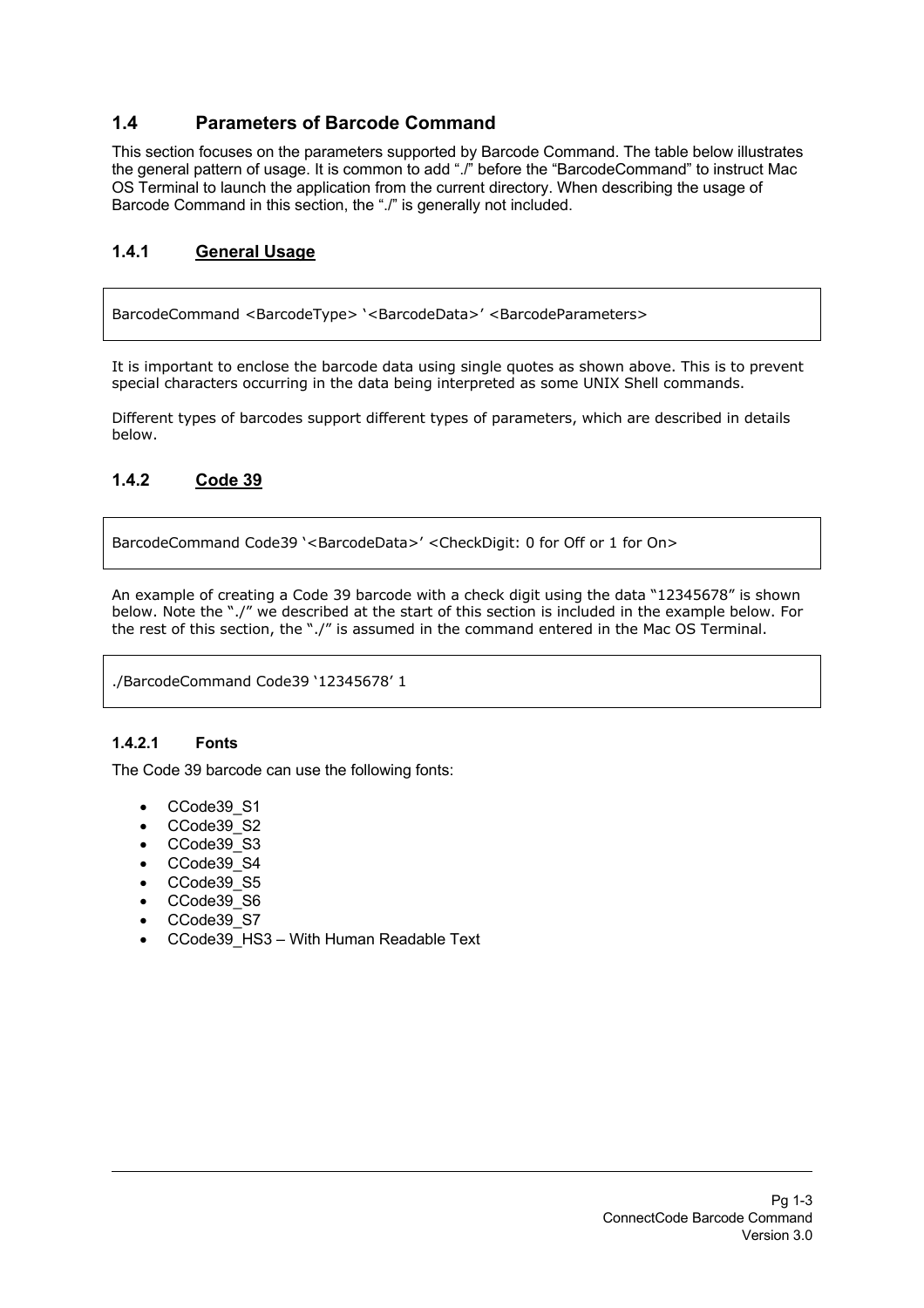## **1.4.3 Code 39 ASCII**

BarcodeCommand Code39ASCII '<BarcodeData>' <CheckDigit: 0 for Off or 1 for On>

#### **1.4.3.1 Fonts**

The Code 39 ASCII barcode can use the following fonts:

- CCode39\_S1
- CCode39\_S2
- CCode39\_S3
- CCode39\_S4
- CCode39\_S5
- CCode39 S6
- CCode39\_S7
- CCode39 HS3 With Human Readable Text

## **1.4.4 Code 128 Auto**

BarcodeCommand Code128Auto '<BarcodeData>'

#### **1.4.4.1 Fonts**

The Code 128 Auto barcode can use the following fonts:

- CCode128\_S1
- CCode128\_S2
- CCode128\_S3
- CCode128\_S4
- CCode128\_S5
- CCode128\_S6
- CCode128\_S7

#### **1.4.5 Code 128 A**

BarcodeCommand Code128A '<BarcodeData>'

#### **1.4.5.1 Fonts**

The Code 128 A barcode can use the following fonts:

- CCode128\_S1
- CCode128\_S2
- CCode128\_S3
- CCode128\_S4
- CCode128\_S5
- CCode128\_S6
- CCode128\_S7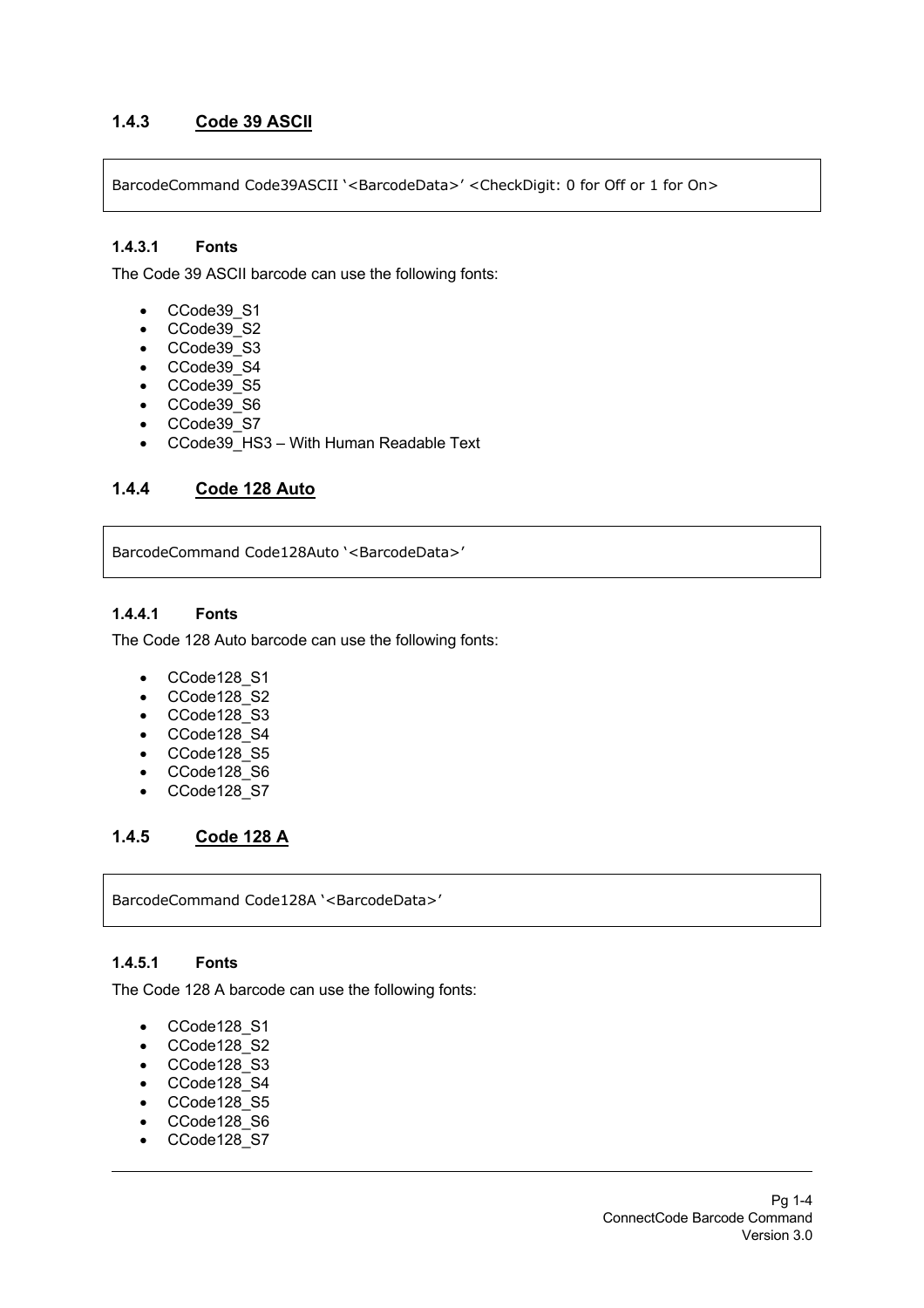## **1.4.6 Code 128 B**

BarcodeCommand Code128B '<BarcodeData>'

#### **1.4.6.1 Fonts**

The Code 128 B barcode can use the following fonts:

- CCode128\_S1
- CCode128\_S2
- CCode128\_S3
- CCode128\_S4
- CCode128\_S5
- CCode128\_S6
- CCode128\_S7
- CCode128**B**\_HS3 With Human Readable Text

## **1.4.7 Code 128 C**

BarcodeCommand Code128C '<BarcodeData>'

#### **1.4.7.1 Fonts**

The Code 128 C barcode can use the following fonts:

- CCode128\_S1
- CCode128\_S2
- CCode128\_S3
- CCode128\_S4
- CCode128\_S5
- CCode128\_S6
- CCode128\_S7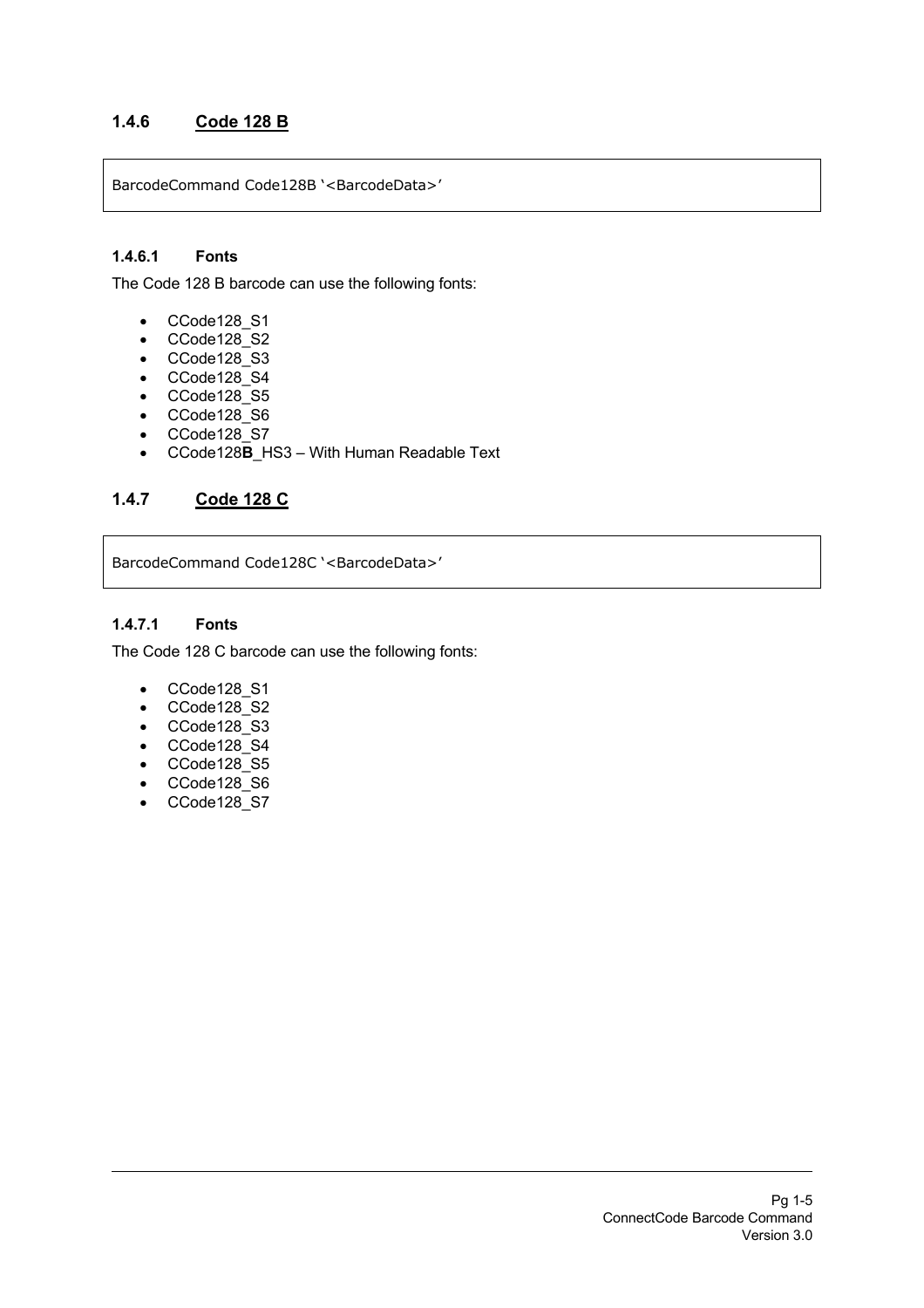## **1.4.8 UCCEAN**

BarcodeCommand UCCEAN **'**<BarcodeData>**'**

It is important to note that the data for a UCCEAN barcode **strictly** requires the single quotes as shown above. The reason is that UCCEAN data contains brackets for enclosing Application Identifiers. For example, the SSCC barcode starts with "(00)" and the GTIN barcode starts with "(01)". To cater to the brackets, the single quotes are required in the command. The table below illustrates how to create a GTIN UCCEAN barcode with the single quotes.

BarcodeCommand UCCEAN '(01)12345678901234'

#### **1.4.8.1 Fonts**

The UCCEAN (GS1 128) barcode can use the following fonts:

- CCode128\_S1
- CCode128\_S2
- CCode128\_S3
- CCode128\_S4
- CCode128\_S5
- CCode128\_S6
- CCode128\_S7

## **1.4.9 Code 93**

BarcodeCommand Code93 '<BarcodeData>' <CheckDigit: 0 for Off or 1 for On>

#### **1.4.9.1 Fonts**

The Code 93 barcode can use the following fonts:

- CCode93\_S1
- CCode93\_S2
- CCode93 S3
- CCode93\_S4
- CCode93\_S5
- CCode93\_S6
- CCode93\_S7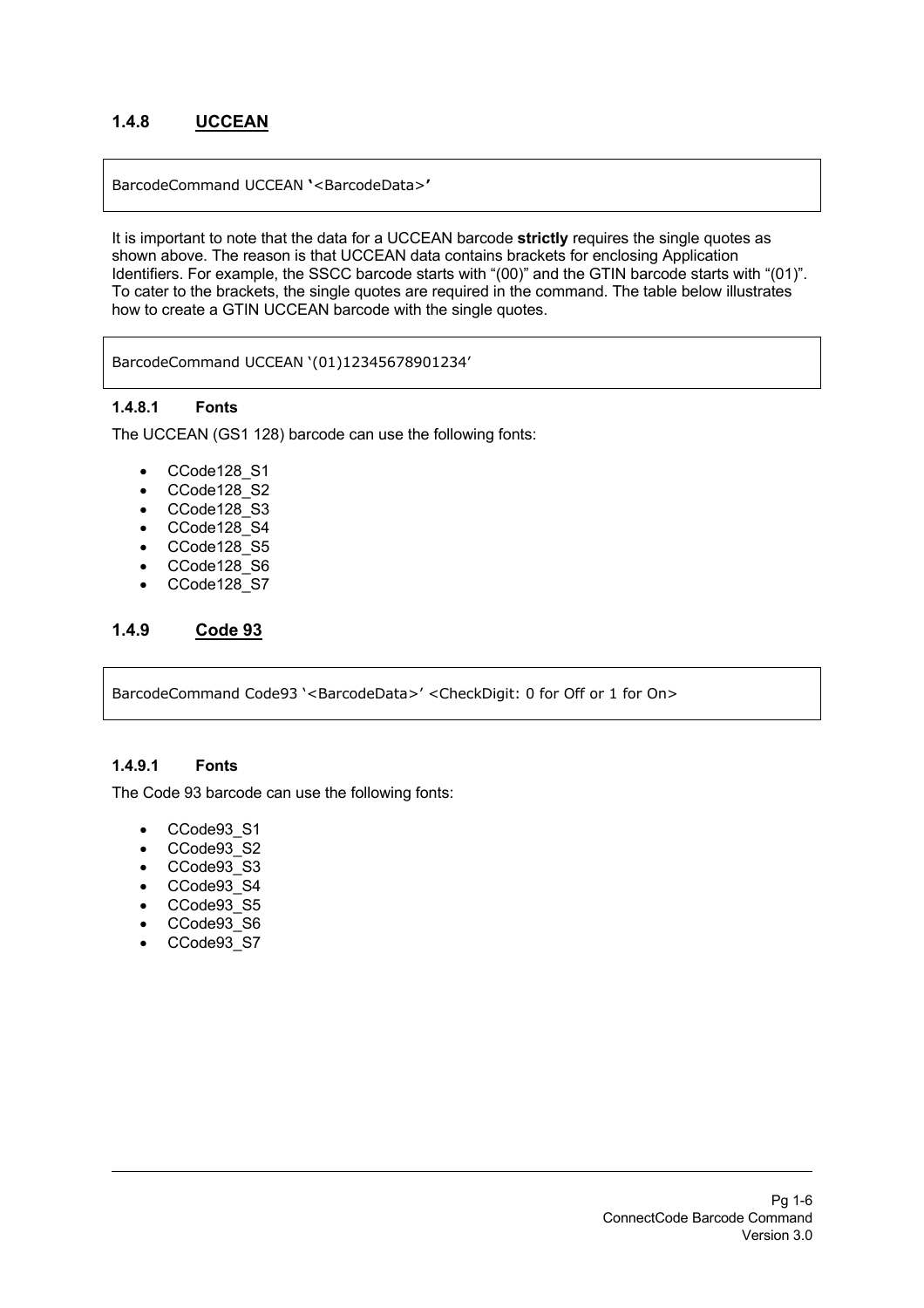## **1.4.10 Codabar**

BarcodeCommand Codabar '<BarcodeData>'

## **1.4.10.1 Fonts**

The Rational Codabar barcode can use the following fonts:

- CCodeCodabar\_S1
- CCodeCodabar\_S2
- CCodeCodabar\_S3
- CCodeCodabar\_S4
- CCodeCodabar\_S5
- CCodeCodabar\_S6
- CCodeCodabar\_S7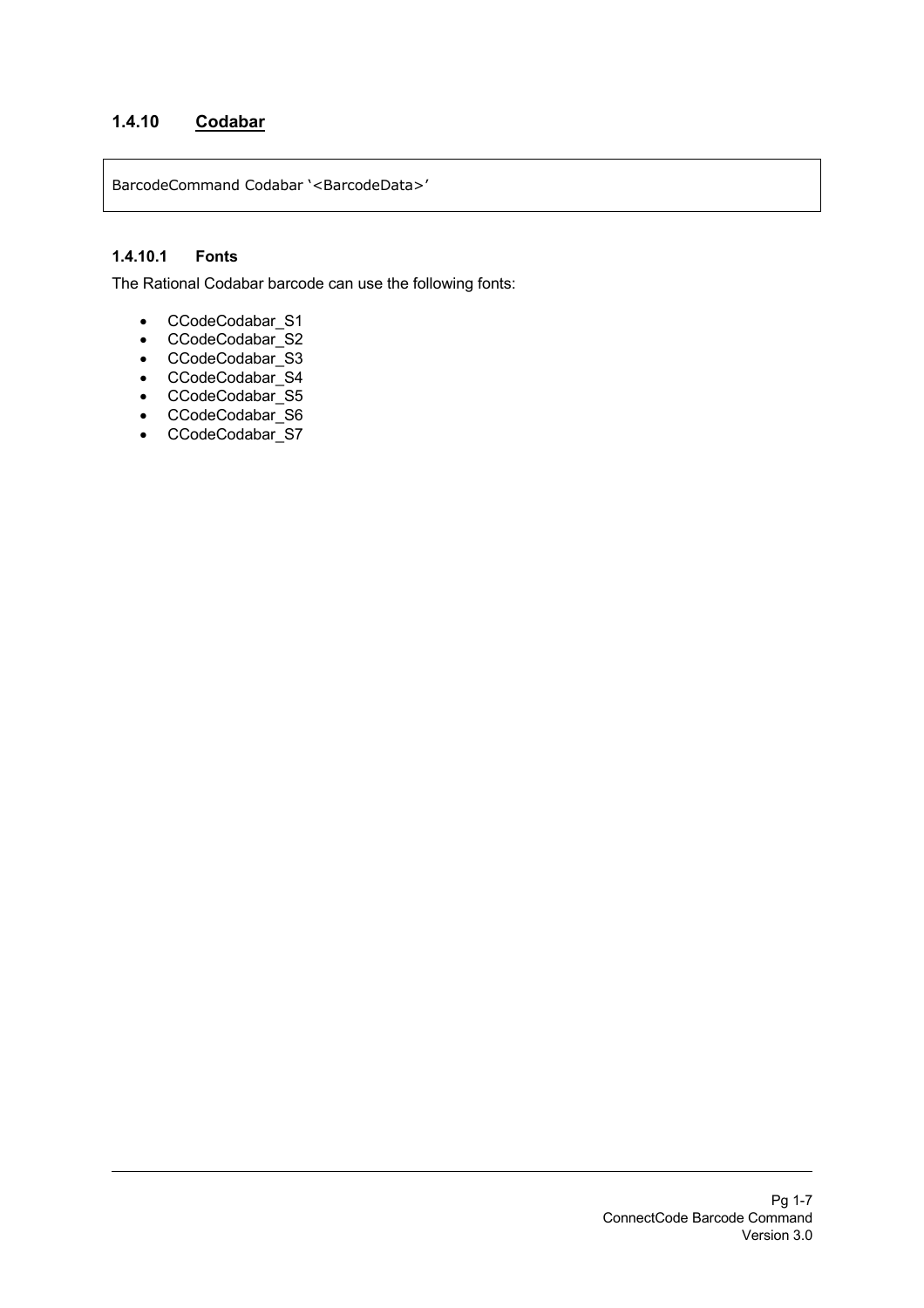## **1.4.11 EAN13**

BarcodeCommand EAN13 '<BarcodeData>' <Extended Style: 0 for Off or 1 for On>

THE UPC/EAN barcode font supports human readable text embedded in an extended style manner as shown below. To generate an output string that produces the barcode below, simply provide the value "1" for the Extended Style parameter.



#### **1.4.11.1 Fonts**

The EAN13 barcode can use the following fonts:

#### **Without Human Readable Text**

- CCodeUPCEAN\_S1
- CCodeUPCEAN\_S2
- CCodeUPCEAN\_S3
- CCodeUPCEAN\_S4
- CCodeUPCEAN\_S5
- CCodeUPCEAN\_S6
- CCodeUPCEAN\_S7

#### **With Human Readable Text at the Bottom of the barcode (For Extended Style)**

| Serif             | Sans                      | <b>Blank</b>       |
|-------------------|---------------------------|--------------------|
| CCodeUPCEAN HRBS1 | CCodeUPCEANA HRBS1        | CCodeUPCEANB HRBS1 |
| CCodeUPCEAN HRBS2 | CCodeUPCEANA HRBS2        | CCodeUPCEANB HRBS2 |
| CCodeUPCEAN HRBS3 | CCodeUPCEANA HRBS3        | CCodeUPCEANB HRBS3 |
| CCodeUPCEAN HRBS4 | CCodeUPCEANA HRBS4        | CCodeUPCEANB HRBS4 |
| CCodeUPCEAN HRBS5 | CCodeUPCEANA HRBS5        | CCodeUPCEANB HRBS5 |
| CCodeUPCEAN HRBS6 | CCodeUPCEANA HRBS6        | CCodeUPCEANB HRBS6 |
| CCodeUPCEAN HRBS7 | <b>CCodeUPCEANA HRBS7</b> | CCodeUPCEANB HRBS7 |
|                   |                           |                    |

- CCodeUPCEAN\_HRTS1
- CCodeUPCEAN\_HRTS2
- CCodeUPCEAN\_HRTS3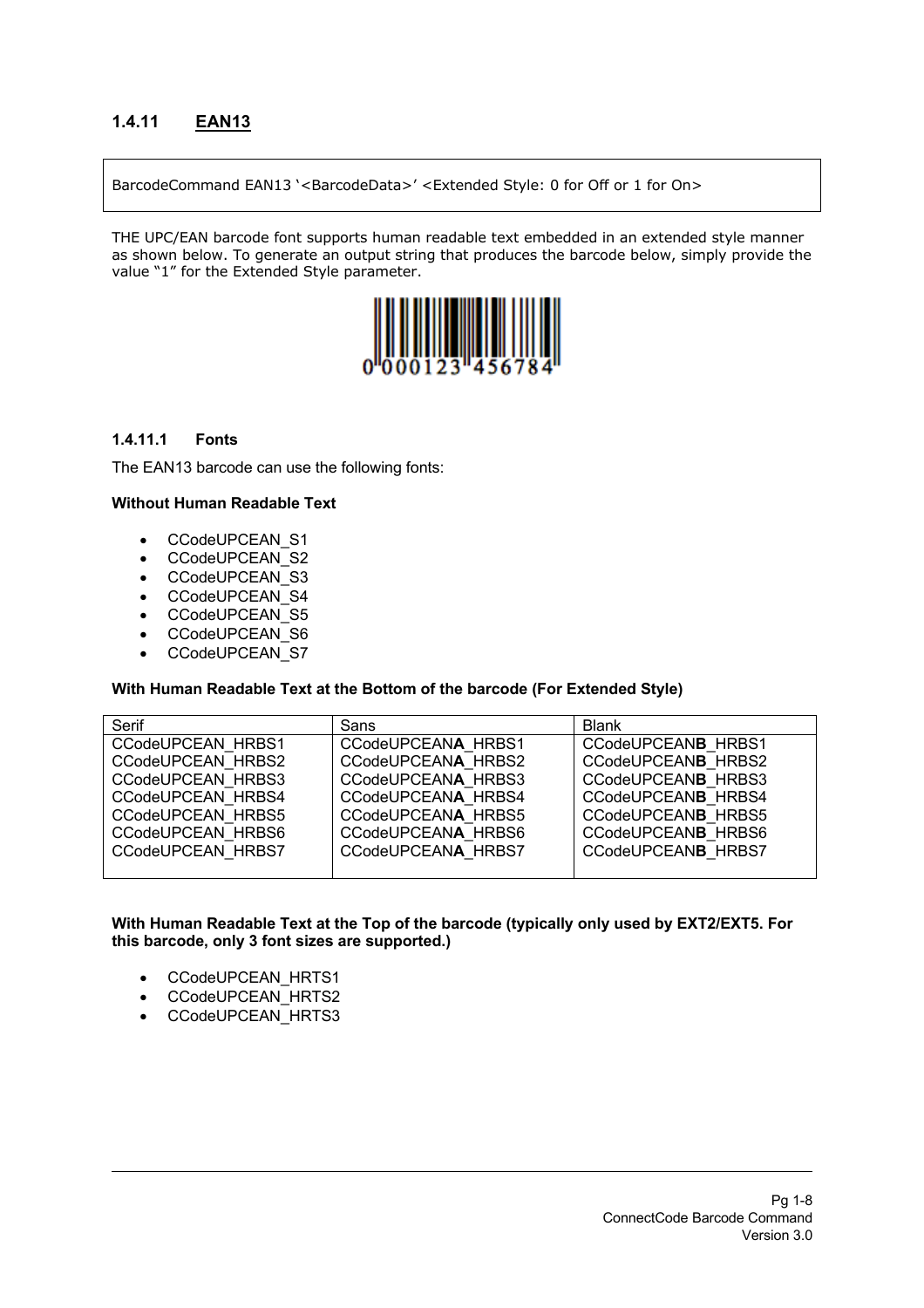## **1.4.12 EAN8**

BarcodeCommand EAN8 '<BarcodeData>' <Extended Style: 0 for Off or 1 for On>

#### **1.4.12.1 Fonts**

The EAN8 barcode can use the following fonts:

#### **Without Human Readable Text**

- CCodeUPCEAN\_S1
- CCodeUPCEAN\_S2
- CCodeUPCEAN\_S3
- CCodeUPCEAN\_S4
- CCodeUPCEAN\_S5
- CCodeUPCEAN\_S6
- CCodeUPCEAN\_S7

#### **With Human Readable Text at the Bottom of the barcode (For Extended Style)**

| Serif                    | Sans               | <b>Blank</b>              |
|--------------------------|--------------------|---------------------------|
| CCodeUPCEAN HRBS1        | CCodeUPCEANA HRBS1 | CCodeUPCEANB HRBS1        |
| CCodeUPCEAN HRBS2        | CCodeUPCEANA HRBS2 | CCodeUPCEANB HRBS2        |
| CCodeUPCEAN HRBS3        | CCodeUPCEANA HRBS3 | CCodeUPCEANB HRBS3        |
| CCodeUPCEAN HRBS4        | CCodeUPCEANA HRBS4 | CCodeUPCEANB HRBS4        |
| <b>CCodeUPCEAN HRBS5</b> | CCodeUPCEANA HRBS5 | CCodeUPCEANB HRBS5        |
| CCodeUPCEAN HRBS6        | CCodeUPCEANA HRBS6 | CCodeUPCEANB HRBS6        |
| <b>CCodeUPCEAN HRBS7</b> | CCodeUPCEANA HRBS7 | <b>CCodeUPCEANB HRBS7</b> |
|                          |                    |                           |

- CCodeUPCEAN\_HRTS1
- CCodeUPCEAN\_HRTS2
- CCodeUPCEAN\_HRTS3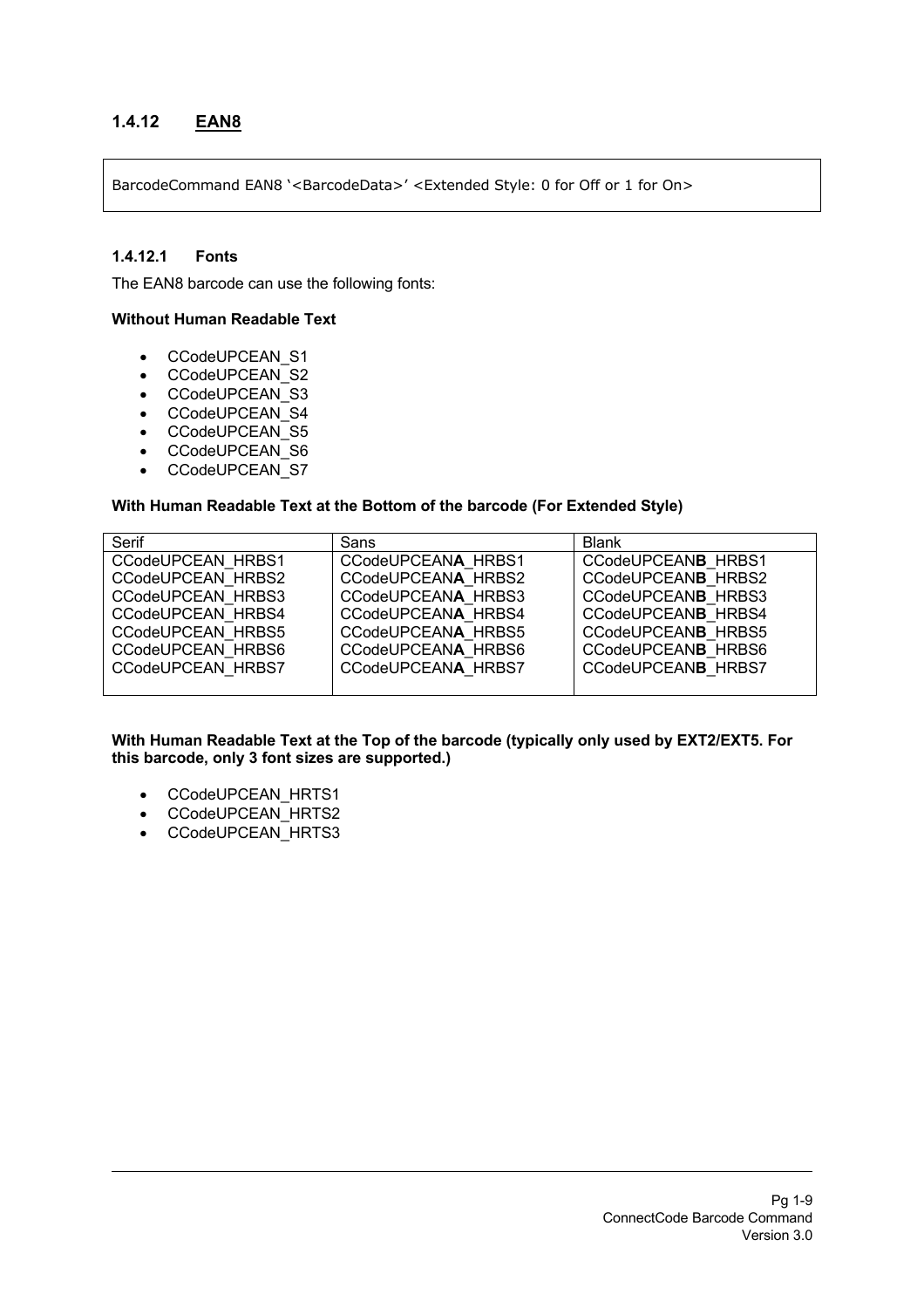## **1.4.13 UPCA**

BarcodeCommand UPCA '<BarcodeData>' <Extended Style: 0 for Off or 1 for On>

#### **1.4.13.1 Fonts**

The UPCA barcode can use the following fonts:

#### **Without Human Readable Text**

- CCodeUPCEAN\_S1
- CCodeUPCEAN\_S2
- CCodeUPCEAN\_S3
- CCodeUPCEAN\_S4
- CCodeUPCEAN\_S5
- CCodeUPCEAN\_S6
- CCodeUPCEAN\_S7

#### **With Human Readable Text at the Bottom of the barcode (For Extended Style)**

| Serif                    | Sans               | <b>Blank</b>              |
|--------------------------|--------------------|---------------------------|
| CCodeUPCEAN HRBS1        | CCodeUPCEANA HRBS1 | <b>CCodeUPCEANB HRBS1</b> |
| CCodeUPCEAN HRBS2        | CCodeUPCEANA HRBS2 | <b>CCodeUPCEANB HRBS2</b> |
| <b>CCodeUPCEAN HRBS3</b> | CCodeUPCEANA HRBS3 | CCodeUPCEANB HRBS3        |
| CCodeUPCEAN HRBS4        | CCodeUPCEANA HRBS4 | <b>CCodeUPCEANB HRBS4</b> |
| <b>CCodeUPCEAN HRBS5</b> | CCodeUPCEANA HRBS5 | CCodeUPCEANB HRBS5        |
| CCodeUPCEAN HRBS6        | CCodeUPCEANA HRBS6 | CCodeUPCEANB HRBS6        |
| <b>CCodeUPCEAN HRBS7</b> | CCodeUPCEANA HRBS7 | <b>CCodeUPCEANB HRBS7</b> |
|                          |                    |                           |

- CCodeUPCEAN\_HRTS1
- CCodeUPCEAN\_HRTS2
- CCodeUPCEAN\_HRTS3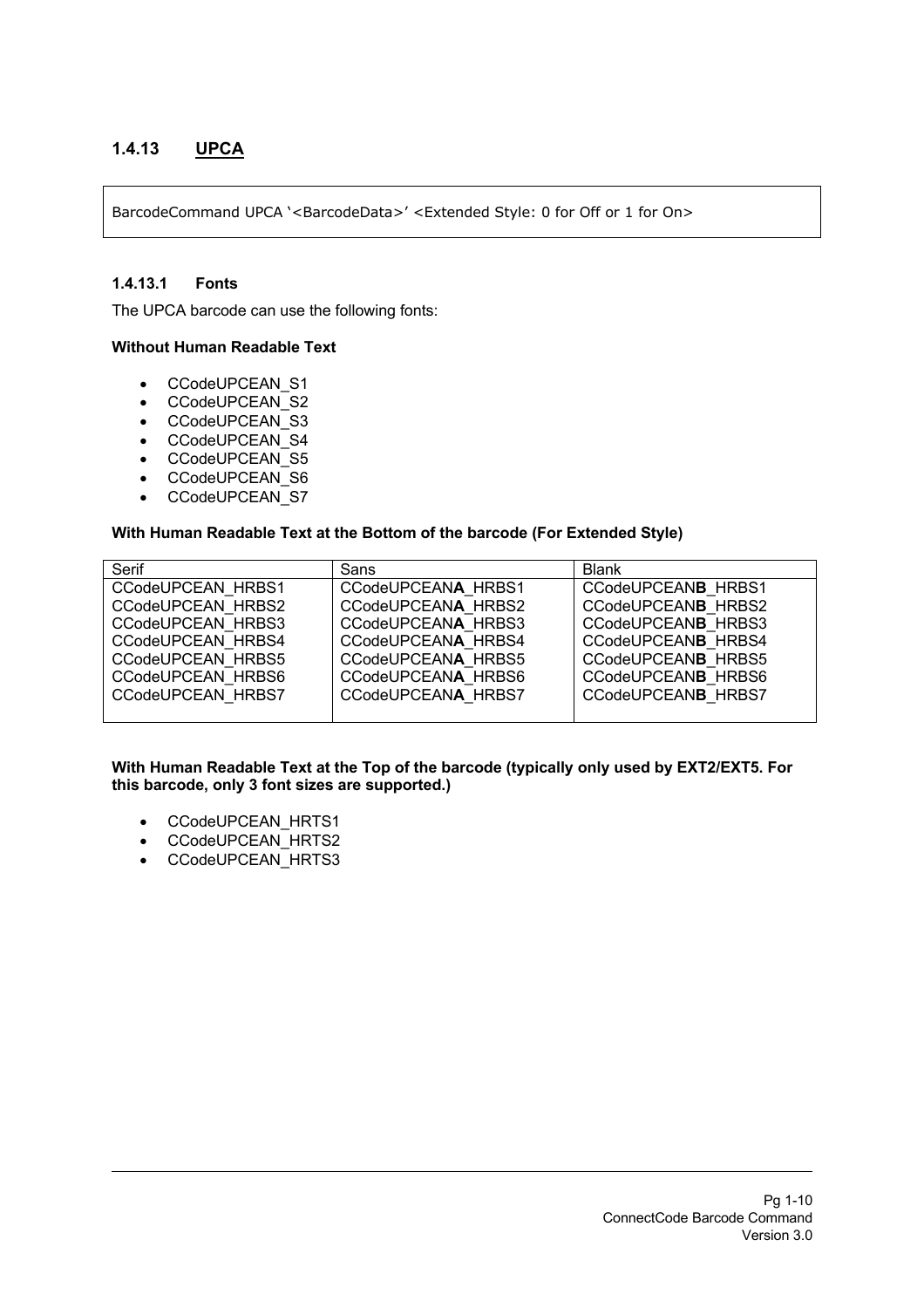## **1.4.14 UPCE**

BarcodeCommand UPCE '<BarcodeData>' <Extended Style: 0 for Off or 1 for On>

#### **1.4.14.1 Fonts**

The UPCE barcode can use the following fonts:

#### **Without Human Readable Text**

- CCodeUPCEAN\_S1
- CCodeUPCEAN\_S2
- CCodeUPCEAN\_S3
- CCodeUPCEAN\_S4
- CCodeUPCEAN\_S5
- CCodeUPCEAN\_S6
- CCodeUPCEAN\_S7

#### **With Human Readable Text at the Bottom of the barcode (For Extended Style)**

| Serif                    | Sans               | <b>Blank</b>              |
|--------------------------|--------------------|---------------------------|
| CCodeUPCEAN HRBS1        | CCodeUPCEANA HRBS1 | CCodeUPCEANB HRBS1        |
| CCodeUPCEAN HRBS2        | CCodeUPCEANA HRBS2 | CCodeUPCEANB HRBS2        |
| CCodeUPCEAN HRBS3        | CCodeUPCEANA HRBS3 | CCodeUPCEANB HRBS3        |
| CCodeUPCEAN HRBS4        | CCodeUPCEANA HRBS4 | CCodeUPCEANB HRBS4        |
| <b>CCodeUPCEAN HRBS5</b> | CCodeUPCEANA HRBS5 | CCodeUPCEANB HRBS5        |
| CCodeUPCEAN HRBS6        | CCodeUPCEANA HRBS6 | CCodeUPCEANB HRBS6        |
| <b>CCodeUPCEAN HRBS7</b> | CCodeUPCEANA HRBS7 | <b>CCodeUPCEANB HRBS7</b> |
|                          |                    |                           |

- CCodeUPCEAN\_HRTS1
- CCodeUPCEAN\_HRTS2
- CCodeUPCEAN\_HRTS3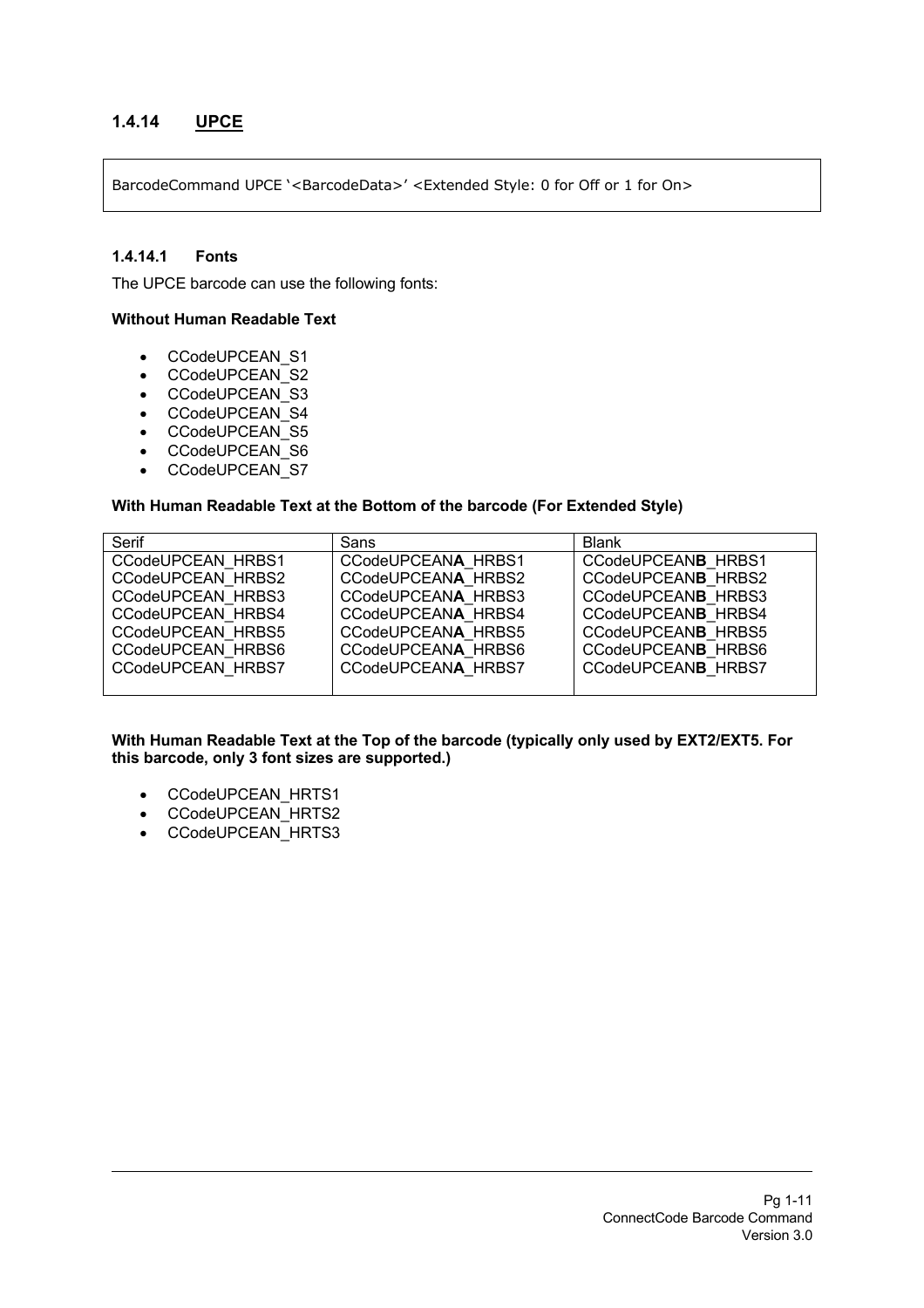## **1.4.15 EXT2**

BarcodeCommand EXT2 '<BarcodeData>' <Extended Style: 0 for Off or 1 for On>

#### **1.4.15.1 Fonts**

The EXT2 barcode can use the following fonts:

#### **Without Human Readable Text**

- CCodeUPCEAN\_S1
- CCodeUPCEAN\_S2
- CCodeUPCEAN\_S3
- CCodeUPCEAN\_S4
- CCodeUPCEAN\_S5
- CCodeUPCEAN\_S6
- CCodeUPCEAN\_S7

#### **With Human Readable Text at the Bottom of the barcode (For Extended Style)**

| Serif                    | Sans               | <b>Blank</b>              |
|--------------------------|--------------------|---------------------------|
| CCodeUPCEAN HRBS1        | CCodeUPCEANA HRBS1 | CCodeUPCEANB HRBS1        |
| CCodeUPCEAN HRBS2        | CCodeUPCEANA HRBS2 | CCodeUPCEANB HRBS2        |
| CCodeUPCEAN HRBS3        | CCodeUPCEANA HRBS3 | CCodeUPCEANB HRBS3        |
| CCodeUPCEAN HRBS4        | CCodeUPCEANA HRBS4 | CCodeUPCEANB HRBS4        |
| <b>CCodeUPCEAN HRBS5</b> | CCodeUPCEANA HRBS5 | CCodeUPCEANB HRBS5        |
| CCodeUPCEAN HRBS6        | CCodeUPCEANA HRBS6 | CCodeUPCEANB HRBS6        |
| <b>CCodeUPCEAN HRBS7</b> | CCodeUPCEANA HRBS7 | <b>CCodeUPCEANB HRBS7</b> |
|                          |                    |                           |

- CCodeUPCEAN\_HRTS1
- CCodeUPCEAN\_HRTS2
- CCodeUPCEAN\_HRTS3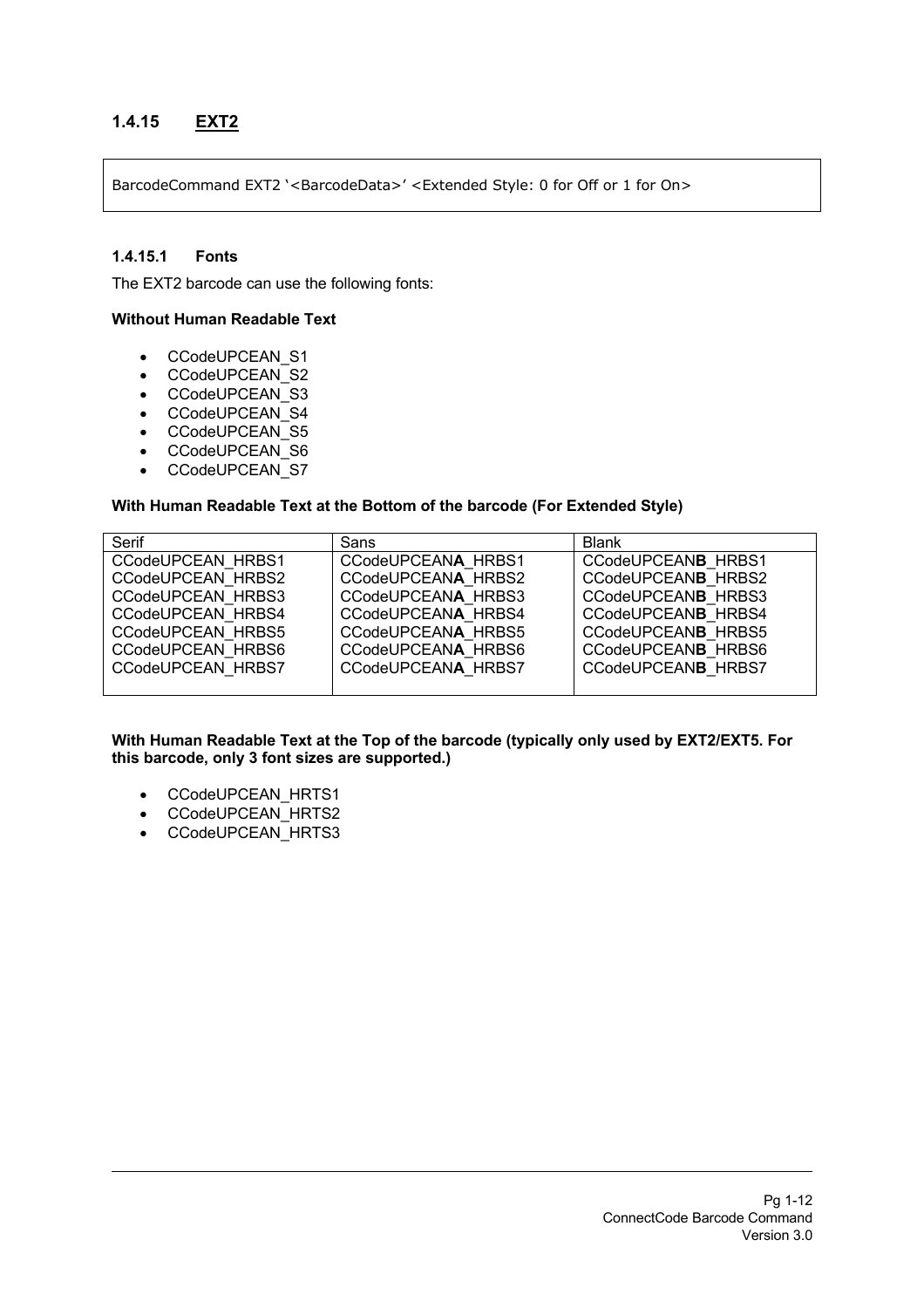## **1.4.16 EXT5**

BarcodeCommand EXT5 '<BarcodeData>' <Extended Style: 0 for Off or 1 for On>

#### **1.4.16.1 Fonts**

The EXT5 barcode can use the following fonts:

#### **Without Human Readable Text**

- CCodeUPCEAN\_S1
- CCodeUPCEAN\_S2
- CCodeUPCEAN\_S3
- CCodeUPCEAN\_S4
- CCodeUPCEAN\_S5
- CCodeUPCEAN\_S6
- CCodeUPCEAN\_S7

#### **With Human Readable Text at the Bottom of the barcode (For Extended Style)**

| Serif                    | Sans               | <b>Blank</b>       |
|--------------------------|--------------------|--------------------|
| CCodeUPCEAN HRBS1        | CCodeUPCEANA HRBS1 | CCodeUPCEANB HRBS1 |
| CCodeUPCEAN HRBS2        | CCodeUPCEANA HRBS2 | CCodeUPCEANB HRBS2 |
| CCodeUPCEAN HRBS3        | CCodeUPCEANA HRBS3 | CCodeUPCEANB HRBS3 |
| CCodeUPCEAN HRBS4        | CCodeUPCEANA HRBS4 | CCodeUPCEANB HRBS4 |
| <b>CCodeUPCEAN HRBS5</b> | CCodeUPCEANA HRBS5 | CCodeUPCEANB HRBS5 |
| CCodeUPCEAN HRBS6        | CCodeUPCEANA HRBS6 | CCodeUPCEANB HRBS6 |
| CCodeUPCEAN HRBS7        | CCodeUPCEANA HRBS7 | CCodeUPCEANB HRBS7 |
|                          |                    |                    |

- CCodeUPCEAN\_HRTS1
- CCodeUPCEAN\_HRTS2
- CCodeUPCEAN\_HRTS3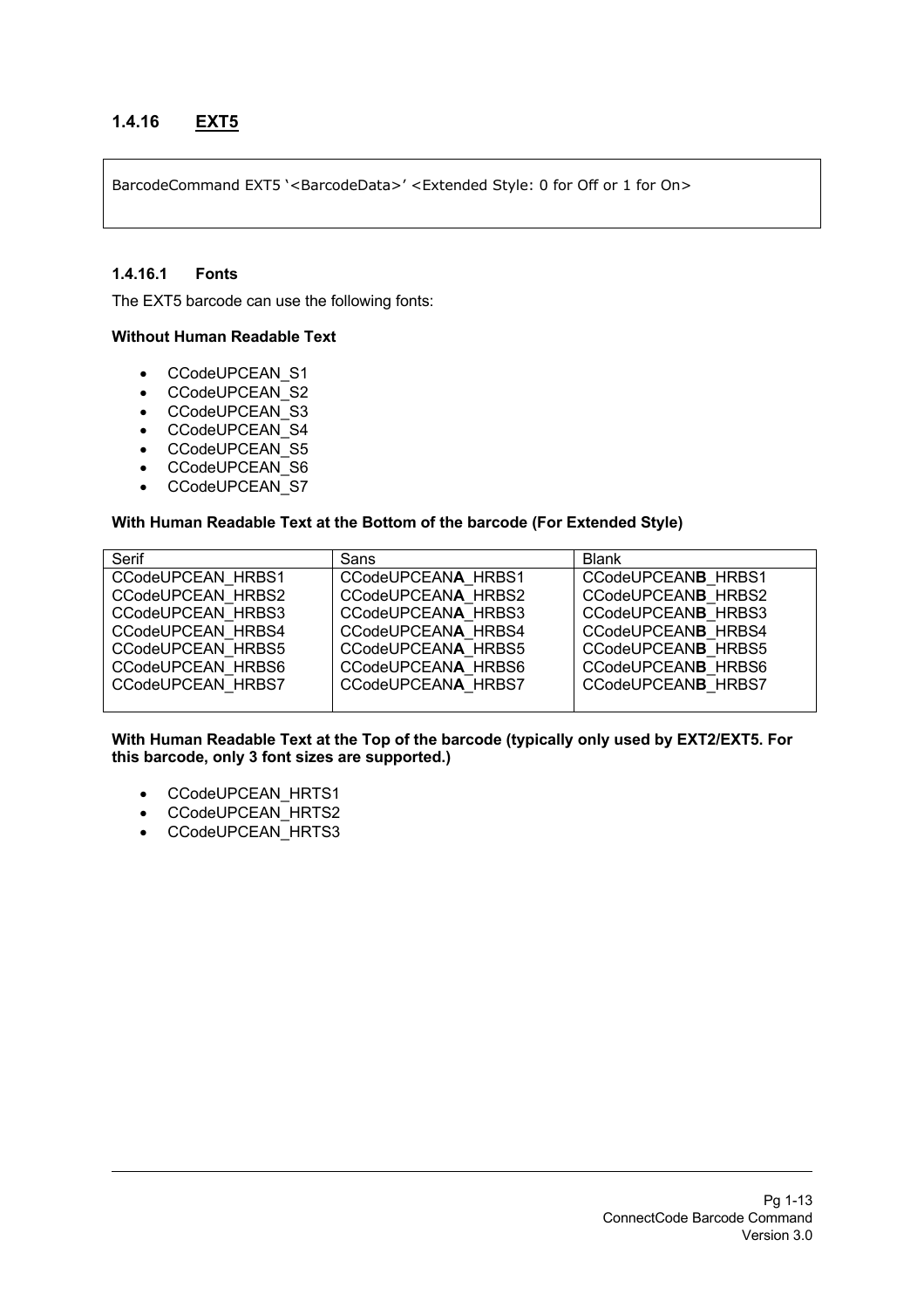## **1.4.17 I2of5**

BarcodeCommand I2of5 '<BarcodeData>' <CheckDigit: 0 for Off or 1 for On>

#### **1.4.17.1 Fonts**

The I2of5 barcode can use the following fonts:

- CCodeI2of5\_S1
- CCodeI2of5\_S2
- CCodel2of5\_S3
- CCodeI2of5\_S4
- CCodeI2of5\_S5
- CCodeI2of5\_S6
- CCodeI2of5\_S7
- CCodeI2of5\_HS3 With Human Readable Text

## **1.4.18 ITF14**

BarcodeCommand ITF14 '<BarcodeData>' <CheckDigit: 0 for Off or 1 for On> <ITF: 0 for TopBottom or 1 for Rectangle

The bearers bar of the ITF14 barcode is specified in the third parameter as shown above. A value of "0" will generate a barcode on the left, as shown below, while a value of "1" will generate a barcode on the right with rectangle bearers bar.



#### **1.4.18.1 Fonts**

The ITF14 barcode can use the following fonts:

- CCodeITF S1
- CCodeITF\_S2
- CCodeITF\_S3
- CCodeITF\_S4
- CCodeITF\_S5
- CCodeITF\_S6
- CCodeITF\_S7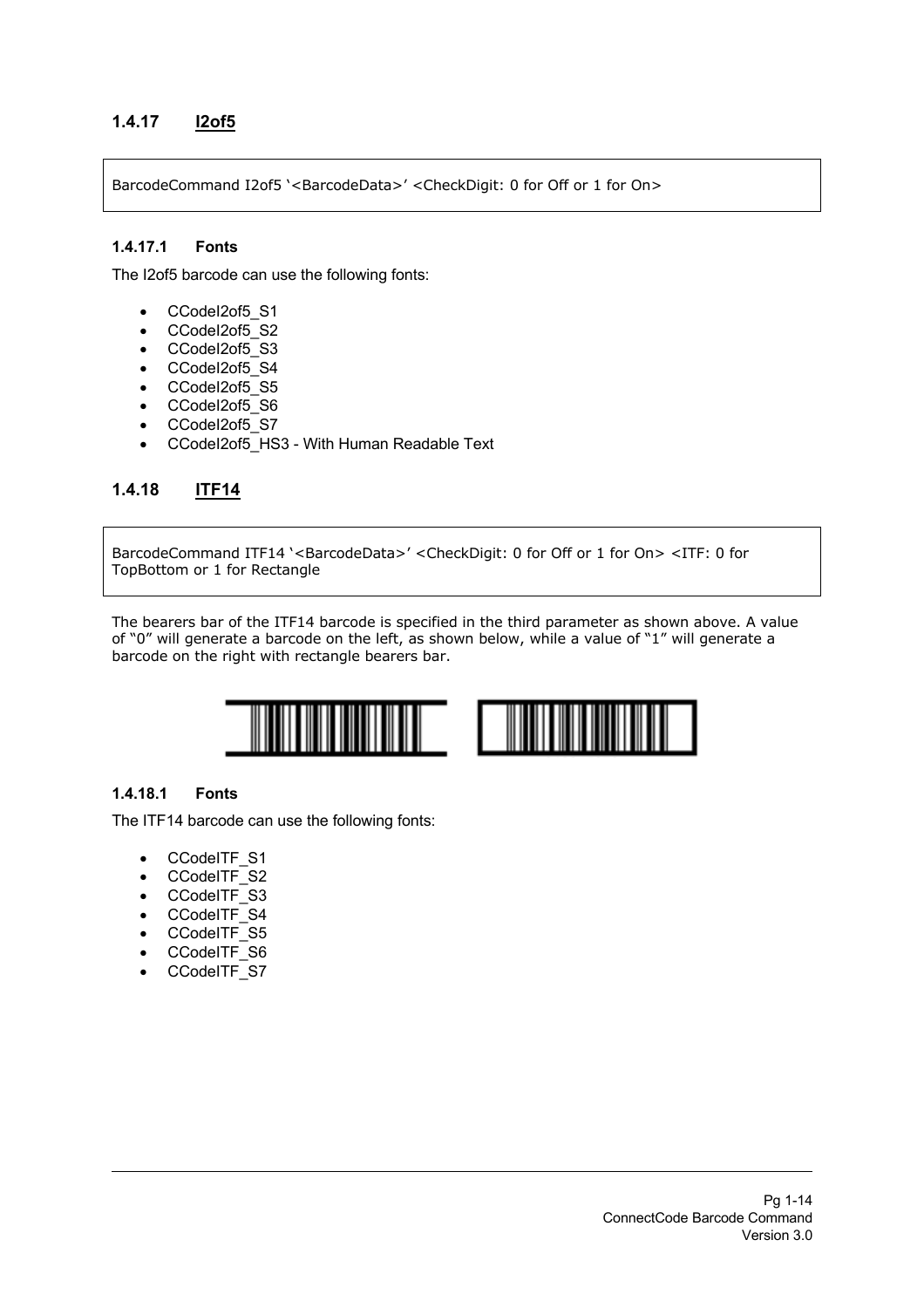## **1.4.19 Industrial 2 of 5**

BarcodeCommand Industrial2of5 '<BarcodeData>' <CheckDigit: 0 for Off or 1 for On>

#### **1.4.19.1 Fonts**

The Industrial 2 of 5 barcode can use the following fonts:

- CCodeIND2of5\_S1
- CCodeIND2of5\_S2
- CCodeIND2of5\_S3
- CCodeIND2of5\_S4
- CCodeIND2of5 S5
- CCodeIND2of5\_S6
- CCodeIND2of5\_S7

## **1.4.20 Modified Plessy**

BarcodeCommand ModifiedPlessy '<BarcodeData>' <CheckDigit: 0 for Off or 1 for On>

#### **1.4.20.1 Fonts**

The Industrial 2 of 5 barcode can use the following fonts:

- CCodeMSI<sub>S1</sub>
- CCodeMSI\_S2
- CCodeMSI\_S3
- CCodeMSI\_S4
- CCodeMSI\_S5
- CCodeMSI\_S6
- CCodeMSI\_S7

## **1.4.21 POSTNET**

BarcodeCommand POSTNET '<BarcodeData>'

#### **1.4.21.1 Fonts**

The POSTNET barcode only uses the font below:

• CCodeIPostnet (Font Size 9)